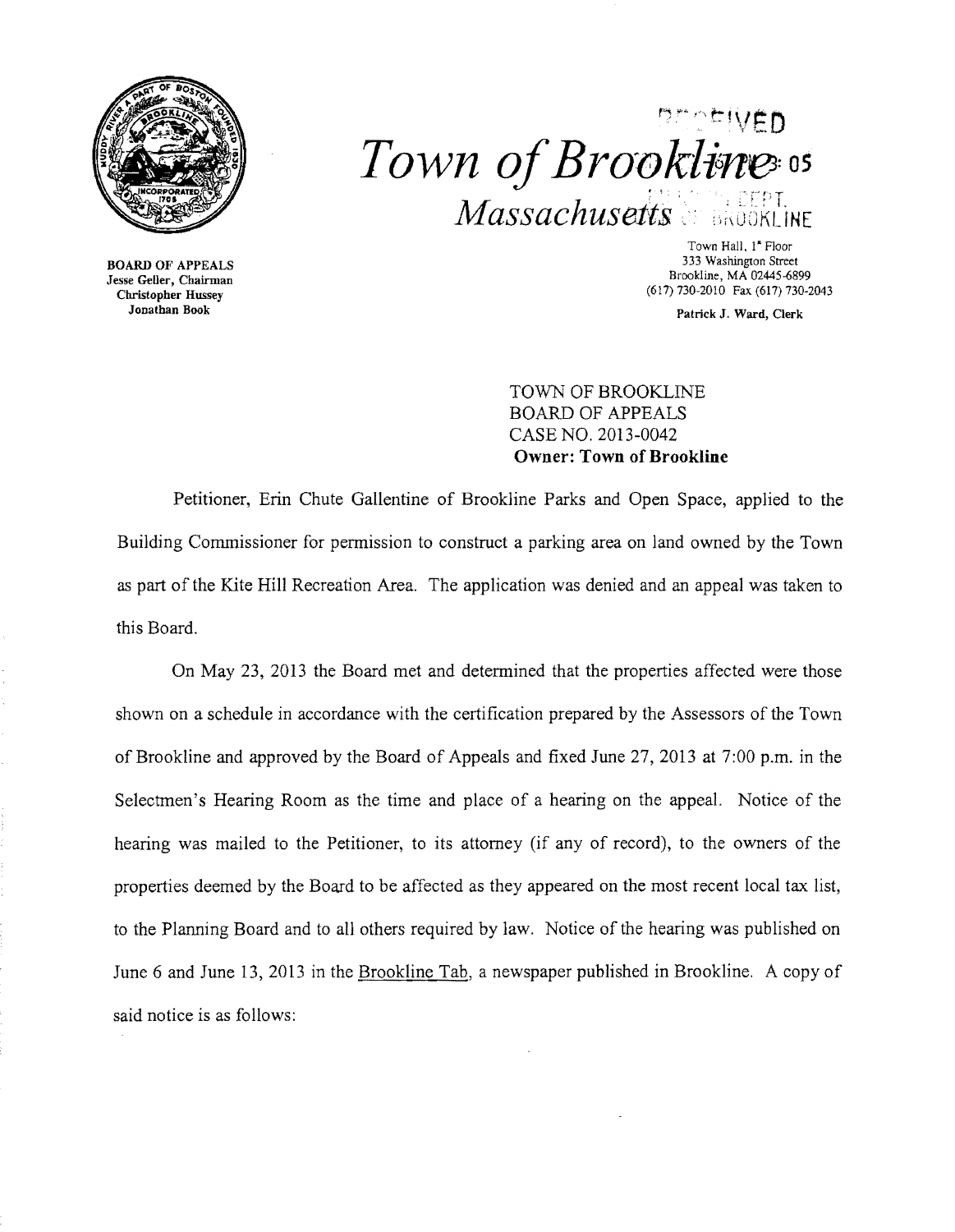## NOTICE OF HEARING

## Pursuant to M.G.L. C. 39, sections 23A & 23B, tbe Board of Appeals will conduct a public bearing to discuss tbe following case:

Petitioner: Erin Chute Gallentine, Director, Parks and Open Space Owner: Town of Brookline Location of Premises: 0 Fisher Avenue (Parcel ID 256-01-00) Date of Hearing: June 27, 2013 Time of Hearing: 07:00 p.m. Place of Hearing: Selectmen's Hearing Room,  $6<sup>th</sup>$  Floor.

A public hearing will be held for a variance and/or special permit from

- 1. 4.07; Table of Use Regulations, use #55
- 2. 5.09.2.i; Design Review
- 3. 5.43; Exceptions for Yard and Setback Regulations
- 4. 6.04.2.c; Design of All Off-Street Parking Facilities
- 5. 6.02.3.e; Off-Street Parking Regulations
- 6. 6.04.4.f; Design of All Off-Street Parking Facilities
- 7. 6.04.5.c.4; Design of All Off-Street Parking Facilities
- 8. 6.04.12; Design of All Off-Street Parking Facilities

Of the Zoning By-Law to construct a parking area on land owned by the Town at 0 Fisher Avenue (parcel ID # 256-01-00) as part of the development of the Kite hill Recreation Area. Use #12

At 0 Fisher Avenue Said Premise located in a S-15 (Single-Family) residential district.

*Hearings, once opened, may be continued by the Chair to a date and time certain. No further notice will be mailed to abutters or advertised in the TAB. Questions regarding whether a hearing has been continued, or the date and time of any hearing may be directed to the Zoning Administrator at* 617-734-2134 *or check meeting calendar at: http://calendars.town.brookline.ma.usIMasterTownCalandarl? F ormlD=* 158.

*The Town of Brookline does not discriminate on the basis of disability in admission to, access to, or operations ofits programs, services or activities.* ~Individuals *who need auxiliary aids for effective communication in programs and services ofthe Town ofBrookline are invited to make their needs known to Robert Sneirson, Town of Brookline, 11 Pierce Street, Brookline,MA* ~02445. *Telephone* (617) *730-2328,' TDD* (617) *730-2327; or e-mail*  atrsneirson@brooklinema.gov

## Jesse Geller Cbristopber Hussey Jonatban Book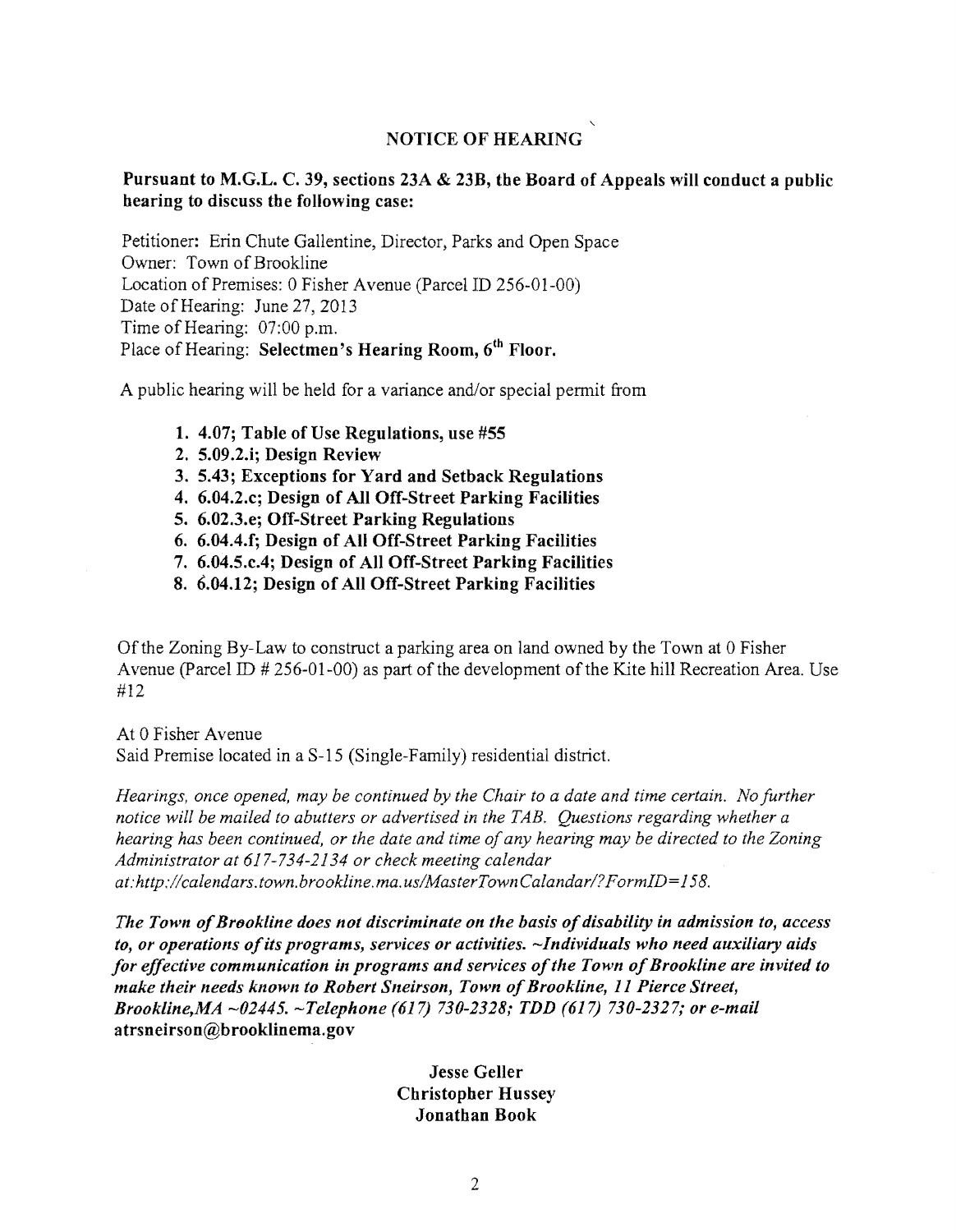At the time and place specified in the notice, this Board held a public hearing. Present at the hearing was Chairman Jesse Geller and Board Members, Christopher Hussey and Johanna Schneider. Anne Blair of the Parks and Open Space Division presented the case for the Town.

Ms. Blair said the Town is proposing to create a parking lot with 22 spaces to serve the newly created park. The lot is located at the northern end of the park and is accessed via Fisher Avenue. One of the 22 parking spaces is handicap accessible in compliance with the Zoning By-Law and ADA requirements. There are also three interior landscaped islands within the parking lot, meeting the requirement that at least 5% of lots with 21 or more parking spaces have landscaping areas distributed throughout the parking lot. There is also a "comfort station" at the end of the parking lot which conforms to all setback and dimensional requirements. There is a 6' chain link fence on the northern property line and a concrete retaining wall on the northern edge of the parking lot. Landscaping surrounds the parking lot except for the entrance and exit drives. A bridge leads from the parking lot over a vegetated storm water retention swale to the upper area of the park. Another pathway near the back end of the parking lot leads to the playing field and is handicap accessible. She noted that the design of the lot was approved by Peter Ditto, Director of Transportation and Engineering for the Town.

The Chairman asked if anyone in attendance wanted to speak in favor of the petition. Clara Batchelor of 29 Manchester Road, a Member of the Parks and Open Space Commission and Design Review Committee, said she had substantial input from the neighborhood and they particularly like the location of the parking area and the number of spaces.

The Chairman asked if anyone in attendance wanted to speak in opposition to the proposal. No one spoke in opposition.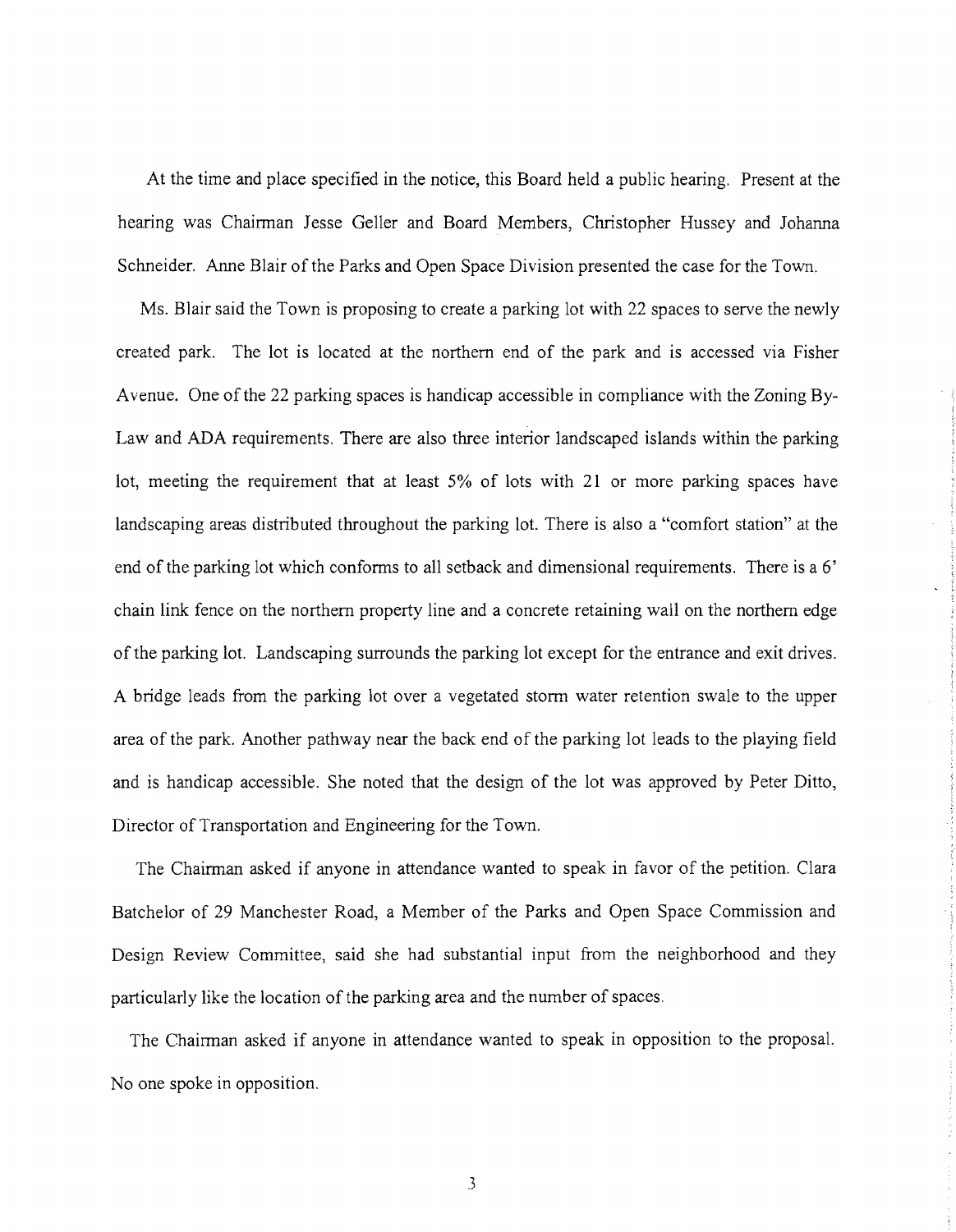The Chairman called upon Polly Selkoe, Assistant Director of Regulatory Planning, to deliver

the comments of the Planning Board.

## FINDINGS

- 1. Sec. 4.07; Table of Use Regulations, Use #55 a special permit is required for "... more than four spaces for a permitted nonresidential use". A special permit may be issued under Sec. 6.02.3.e for parking lots for Town-owned recreational areas.
- 2. Sec. 5.09.2.i; Design Review a special permit for "non-residential uses in a residential district with more than ... 10 or more parking spaces". The special permit is subject to the following Community and Environmental Impact and Design Standard found in 5.09.4:

Preservation of Trees and Landscape—the parking lot has been designed to maintain the one valuable mature shade tree in the parking lot area; this is in the large plant bed at the front of the parking lot. Other trees to be removed are invasive species that seeded themselves once the reservoir use was discontinued by the Commonwealth and maintenance abandoned by them. When the reservoir was active, the areas around the basin were maintained as mown lawn.

- 3. Sec. 5.43; Exceptions for Yard and Setback Regulations the Board of Appeals may allow by special permit the substitution of other dimensional requirements than those specified in the By-Law as long as there are features that counterbalance such a reduction. Counterbalancing amenities include a newly developed recreational facility, a vegetative buffer and restored woodland, conservation and preservation restrictions, and off-street parking supported by the Design Review Committee and Park and Recreation Commission.
- 4. Sec. 6.02.3.e; Off-Street Parking Regulations this states that "For recreational or social uses primarily designed for neighborhood or Town-wide activities and owned or operated by an agency of the Town, The Board of Appeals may by special permit modify the requirements of this section". This can apply to the relief we are requesting for the number of parking spaces.
- 5. Sec. 6.04.2.c; Design of All Off-Street Parking Facilities the parking lot was designed by a Professional Traffic Operations Engineer and is in accordance with *Parking Spaces: A Design, Implementation, and Use Manual for Architects* as cited in *Landscape Architecture Graphic Standards, 2007* for level of service D, slow speed and low turnover. The parking spaces in the parking lot are at a 75 degree angle with one way traffic, with an 8.5 ft. wide by 18 ft. long stall. The mandated widths of backing aisles as described in this section are 17 ft. wide for 60 degree angled parking, and 23 ft. wide for 90 degree angled parking. We show a 17 ft. wide backing aisle and would find it very difficult to make this dimension larger because we are limited in the space between the property line with Newbury College and the existing berm around the reservoir basin. Widening the backing aisle would either mean cutting into the berm in a way that would negatively impact the pedestrian circulation, or reducing the width and therefore the capacity for runoff stormwater treatment which is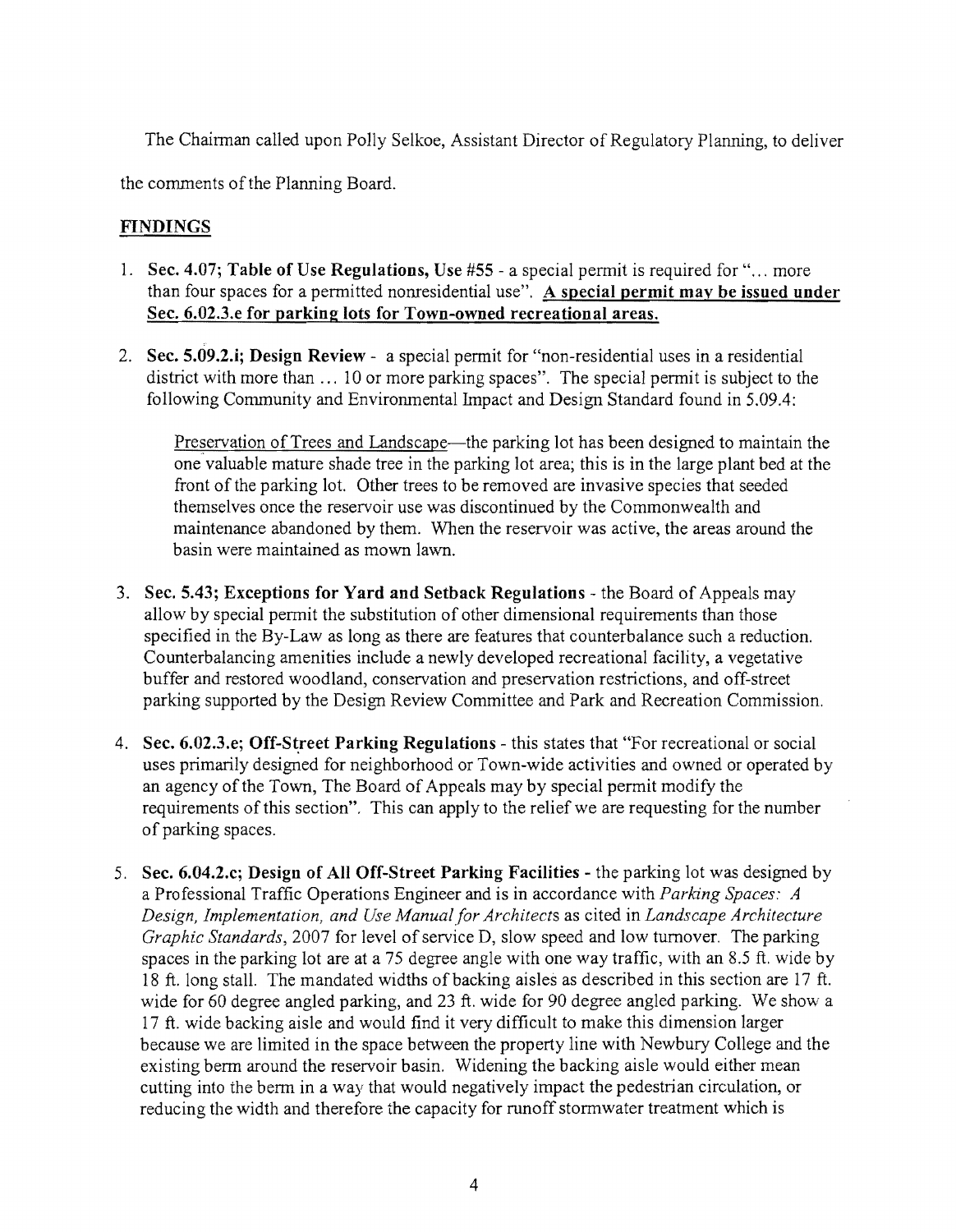between the parking lot and the berm. The  $17$  ft. wide backing aisle was found by a qualified professional to be adequate. A special permit may be issued under Sec. 5.43 to waive dimensional requirements.

- 6. Sec. 6.04.4.f; Design of All Off-Street Parking Facilities safety measures are required to minimize potential conflicts between pedestrians and vehicles. Director of Engineering and Transportation Peter Ditto has recommended the following measures shown on the submitted stamped plan (please see attached letter from Mr. Ditto):
	- More than adequate sight distances have been maintained at the parking lot exit to ensure that vehicle users have a clear view of any pedestrian; no existing or proposed plantings or other obstructions are within five ft. to either side of the exit at a distance of six ft. behind the property line and along the centerline of the driveway.
	- Pavement markings have been provided at vehicular entry and exit lanes to the parking lot where the vehicle lanes coincide with the pedestrian sidewalk.
	- Signage has been indicated to bring vehicles to a full stop before entering the sidewalk and exiting the parking lot to the street.
	- Existing street trees do not impair visibility, nor will those proposed for future planting in the streetscape.
- 7. Sec. 6.04.5.c.4; Design of All Off-Street Parking Facilities this refers to the dimensions for front, side, and rear yards in Table  $5.01$  – Table of Dimensional Requirements, and requires that "a parking lot containing more than six vehicles shall be set back from all lot lines the distance specified for minimum front yard depth", or 35 ft in this case. The parking lot design exceeds the required front and rear yard dimensions, but provides a side yard along the Newbury College property line of 15 ft. rather than the required 35 ft. The same constraints that affected the width of the backing aisle apply here, and again we are asking for relief. This can be granted bv a special permit under Sec. 5.43.
- 8. Sec. 6.04.12; Design of All Off-Street Parking Facilities the Board of Appeals may substitute by special permit other dimensional requirements for a new use as long as the provisions in 6.04.6 regarding protection of nearby properties from lights are met. The intent of the proposed lighting for the parking lot is to provide pedestrian scale lighting along the front of the parking lot for safety purposes only; the park and parking lot are not proposed for night use.) The provisions in 6.04.6 are as follows:
	- No illumination shines upon abutters or others nearby;
	- Abutters and those across the street are protected from headlight glare by plantings meeting the specified size requirements or a wall, barrier, or fence between five and seven feet high with not more than 50% of the face being open;
	- $\blacksquare$  The screening is maintained in good condition at all times; and
	- There are no signs hung or attached to the screening other than those permitted.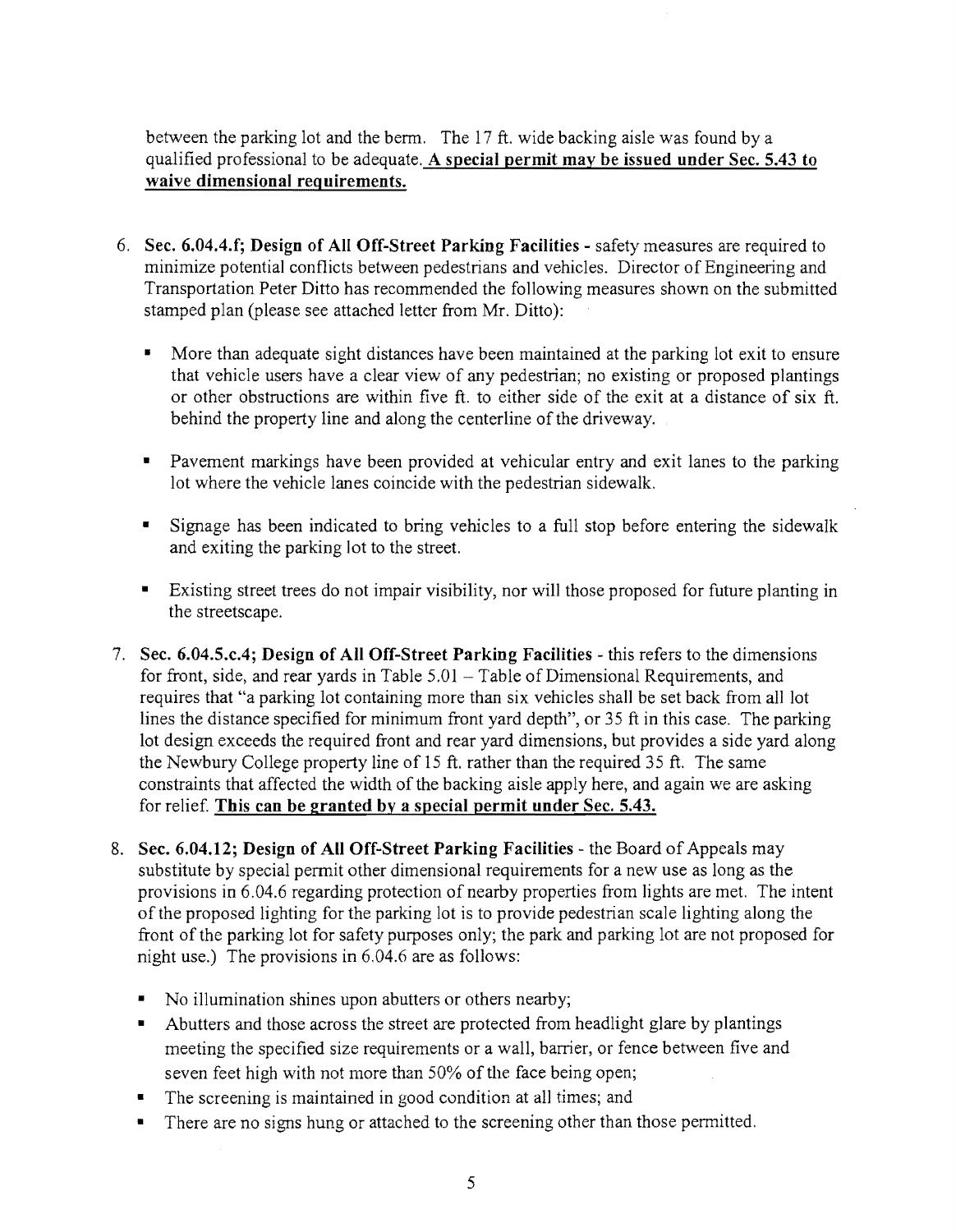The screen plantings shown in the stamped plan are a layered mix of woody deciduous and evergreen shrubs and trees, and will comply with this requirement and Figure  $6.02 -$  Light Protection to Nearby Property from Parking Lot. They will be densely planted, a minimum of 4 ft. high above the parking lot elevation at installation, and will grow to 6 ft. minimum above the parking lot elevation within three years.

9. **Number of Parking Spaces Required** - According to Section 6.02, Paragraph 1, Table of Off-Street Parking Space Requirements, an unreasonable number of parking spaces would be required (7,209 spaces). This is based on a parcel size of 432,512 square feet, which at 20 square feet per one seat for Public Assembly space is 21,626 seats. Twenty-two parking spaces are being provided, which is more than most other Brookline parks, and there is onstreet parking as well. **A special permit may be issued under Sec. 6.02.3.e for parking lots for Town-owned recreational areas.** 

Mrs. Selkoe said the Planning Board strongly supports this proposal for a 22 space parking area to support this new park and mUlti-purpose playing field. The parking lot has been designed by a professional Traffic Operations Engineer, was approved by Peter Ditto, Director of Transportation and Engineering, and supported by the park's Design Review Committee and the Town Park and Recreation Commission.

The dimensional relief that is needed is minimal and is for the side yard setback with Newbury College and the width of the drive aisles in the parking lot, which have been approved by the Director of Transportation and Engineering. The number of provided parking spaces balanced park user needs and the goal of maintaining as much green space as possible. The parking lot includes internal landscaped islands and perimeter landscaping so that the lot is well-screened and attractive.

The Planning Board finds that the statutory requirements for a special permit, under Sec. 9.05, are met because:

- The parking lot site is in an appropriate location, chosen because it had the least impact on the residential abutters, was adjacent to the Newbury College parking lot, and has the safest entry and exit location due to the grades at this end of the property.
- The use will not adversely affect the neighborhood. (The Fisher Hill Association and Newbury College have provided letters of support, please see attached).
- There will be no nuisance or serious hazard to vehicles or pedestrians.
- The parking lot will be adequately and appropriately operated and maintained.

**Therefore, the Planning Board voted unanimously to recommend approval of tbe parking lot plan, entitled Fisher Hill Reservoir Park, prepared by kmdg design group, and dated June 1,2013, subject to the following conditions:**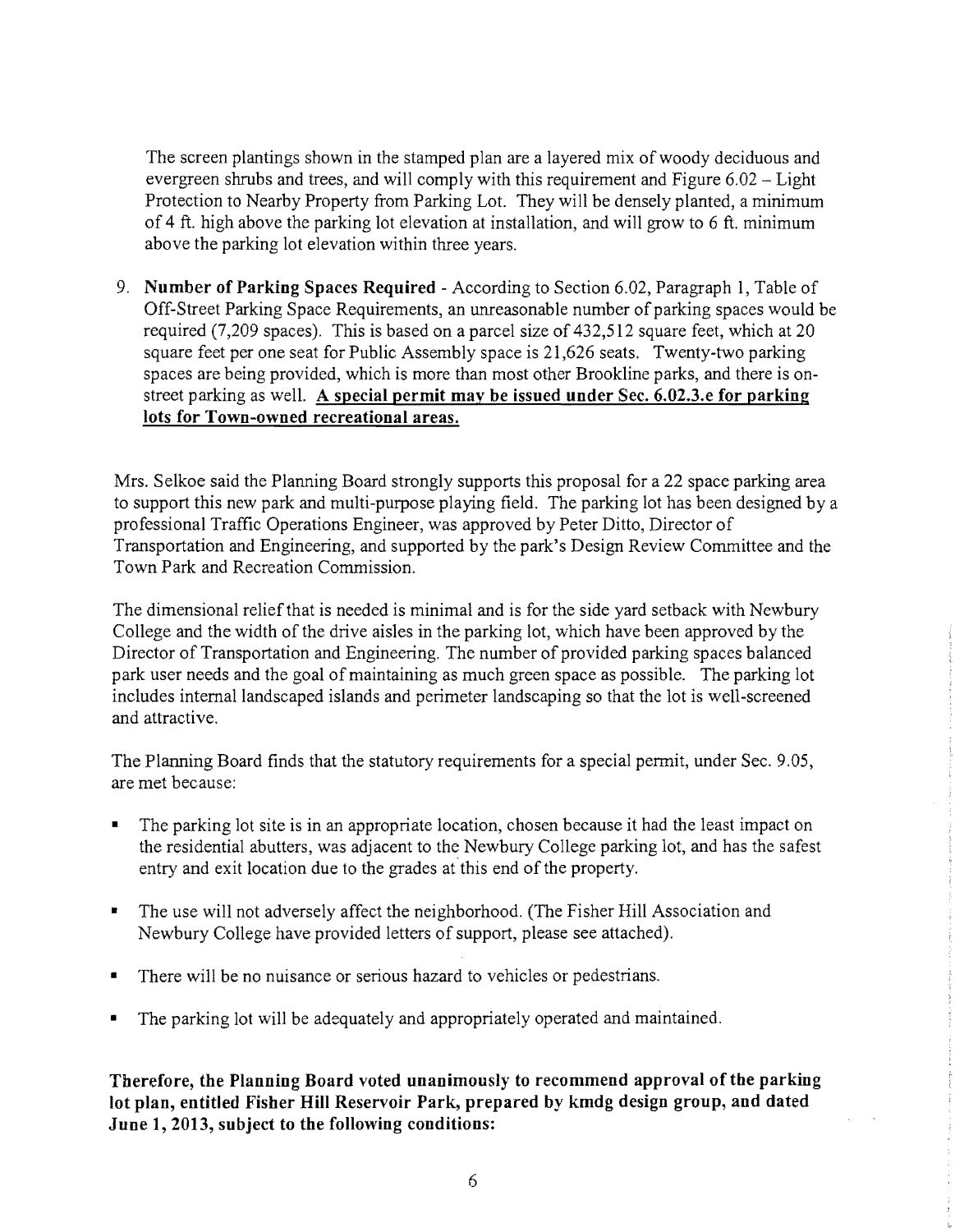- 1. Prior to the issuance of a building permit, final plans shall be submitted to the Assistant Director of Regulatory Planning for review and approval.
- 2. Prior to the issuance of a building permit, the applicant shall submit to the Building Commissioner for review and approval for conformance to the Board of Appeals decision: I) a final site plan stamped and signed by a registered engineer or land surveyor; and 2) evidence that the Board of Appeals decision has been recorded at the Registry of Deeds.

The Chairman called upon Mark Robidoux, Building Inspector, to deliver the comments of the Building Department. Mr. Robidoux said the Building Department is supportive of this requested relief. He said all the relief can be granted by special pennit and he believes that the Town has located the parking area in the most appropriate location on the site, with the least impact on abutters.

The Board deliberated on the merits of the special pennit relief requested. The Board determined that the requirements for the grant of special permits from the requirements of Sections 6.04 of the Zoning By-Law and pursuant to Sections 4.07; Table of Use Regulations, Use #55, 5.09.2.i, 5.43, 6.02.3.c and 9.05 of the Zoning By-Law were met. The Board made the

following specific findings pursuant to said Section 9.05:

a. The specific site is an appropriate location for such a use, structure, or condition.

b. The use as developed will not adversely affect the neighborhood.

c. There will be no nuisance or serious hazard to vehicles or pedestrians.

d. Adequate and appropriate facilities will be provided for the proper operation of the proposed use.

Accordingly, the Board voted unanimously to grant the requested relief subject to the following conditions:

1. Prior to the issuance of a building permit, final plans shall be submitted to the Assistant